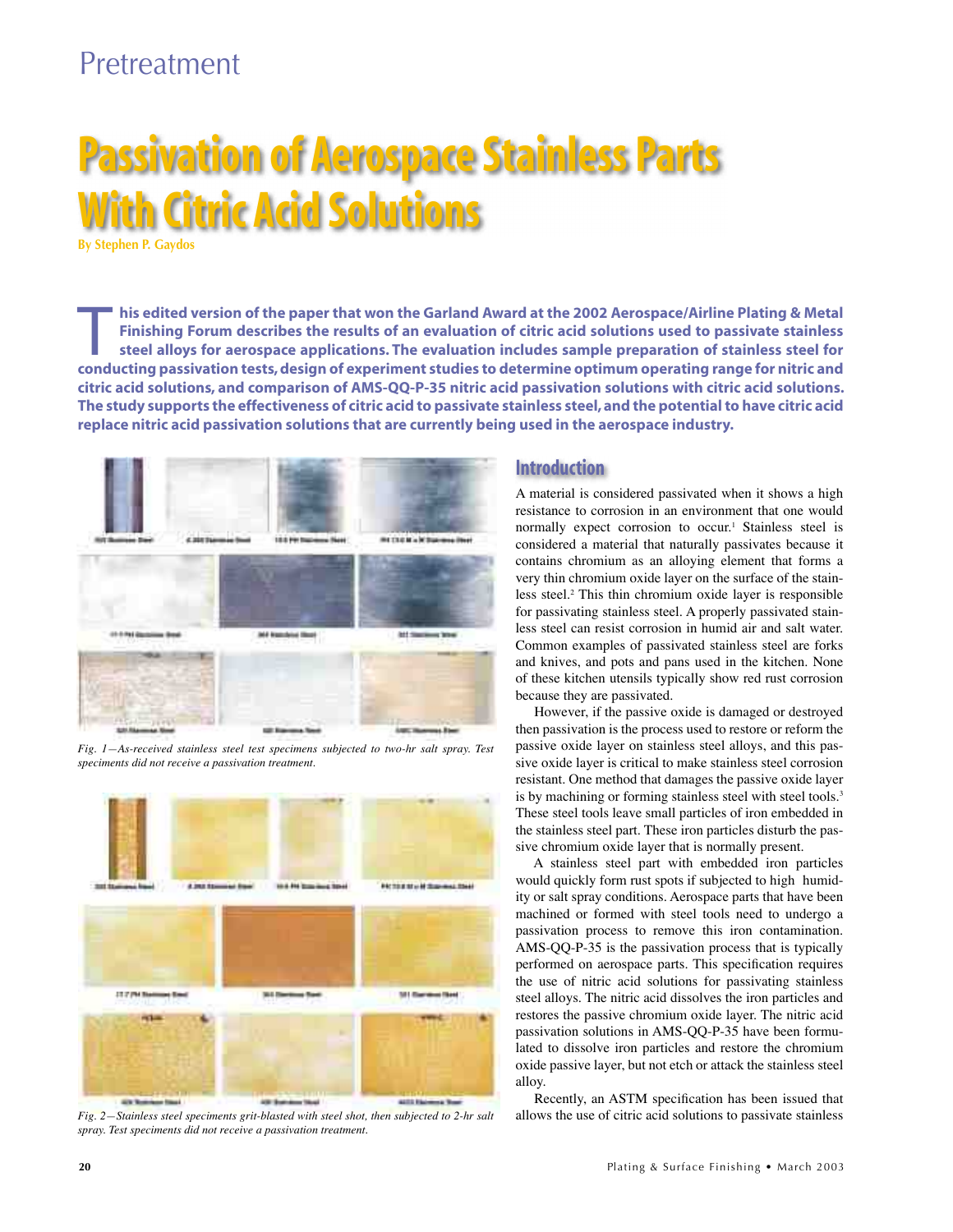steel alloys.<sup>4</sup> ASTM A 967 allows solutions containing 4 to 10 weight % citric acid at solution temperatures ranging from 70 to 160°F. This paper describes the tests performed at Boeing to evaluate citric acid as an alternative to nitric acid passivation of stainless steel for aerospace parts.

## **Experimental Procedures**

#### *Selection of Test Method to Evaluate Passivation*

AMS-QQ-P-35 specifies several tests that can be used to determine if a part is passivated. This study selected the salt spray test to verify passivation because it is simple to use, quick, and a relatively severe test. The test requires the passivated stainless steel test specimens to be placed in an ASTM B 117 salt spray cabinet for two hours. After the two hours, remove the test specimens and look for signs of red rust. The presence of red rust is considered a failure and the specimen has not been properly passivated.

#### *Test Specimen Preparation*

Before the evaluation of passivation solutions could begin, a method had to be developed that would consistently "unpassivate" the stainless steel test specimens and cause them to fail the salt spray test. This was necessary because it was known by the author that samples of stainless steel received from the warehouse, and not subjected to a passivation treatment, will typically pass the 2-hour salt spray test and not show any red rust. This is not surprising because stainless steel is naturally passivated and typically will not rust. Figure 1 shows a set of stainless steel alloys that were received from the warehouse, cut into test specimens, degreased with a solvent,

and then subjected to the 2-hour salt spray test. All specimens passed, except for the 420 and 440C test specimens. Several tests were conducted to contaminate the stainless steel specimens so that they would consistently fail the salt spray test, and the preferred method selected was steel grit blasting. The method used steel grit that was full hard with a mesh size of 120. The steel grit was blasted onto the surface of the stainless steel at a pressure of 70 psig. Two passes with the grit blast media were applied on the surface, and the direction of the second pass was 90 degrees to the first. This produced a contaminated test specimen that consistently failed the 2-hour salt spray passivation test. Figure 2 shows a set of stainless steel alloys that were received from the warehouse, cut into test specimens, degreased with a solvent, contaminated by steel grit blasting, and then subjected to the 2-hour salt spray test. All specimens failed.

#### *Optimization of Citric Acid Passivation Solution*

ASTM A 967 allows solutions containing 4 to 10 weight % citric acid at solution temperatures ranging from 70 to 160°F. The combination of citric acid solutions available to test was too large to handle so a 3 factor - 2 level Design of Experiment 5 (DoE) was conducted to determine the optimum citric acid concentration, solution temperature and immersion time. The citric acid was controlled at 3 and 15 weight %, solution temperature was controlled at 75 and 150°F, and immersion time was controlled at 5 and 30 minutes.

#### **Table I Stainless Steel Test Specimens**

| <b>Alloy</b>     | <b>Alloy Type</b> | <b>Heat Treat</b><br>Condition | <b>Hardness</b><br>(Rockwell) | <b>Sample Size</b>             |
|------------------|-------------------|--------------------------------|-------------------------------|--------------------------------|
| 303              | Free Machining    | Cold Worked                    | C <sub>26</sub>               | Hex Rod 0.875                  |
|                  |                   |                                |                               | $O.D. x 3$ inch long           |
| A286             | Precipitation     | Condition A                    | <b>B85</b>                    | $3 \times 4 \times 0.125$ inch |
|                  | Hardening         |                                |                               |                                |
| 15-5PH           | Precipitation     | H <sub>1100</sub>              | C <sub>35</sub>               | $2 \times 4 \times 0.090$ inch |
|                  | Hardening         |                                |                               |                                |
| <b>PH13-8 Mo</b> | Precipitation     | H <sub>1100</sub>              | C <sub>36</sub>               | $4 \times 4 \times 0.125$ inch |
|                  | Hardening         |                                |                               |                                |
| 17-7PH           | Precipitation     | Condition A                    | <b>B88</b>                    | $4 \times 4 \times 0.125$ inch |
|                  | Hardening         |                                |                               |                                |
| 304              | Austenitic        | Annealed                       | <b>B85</b>                    | $4 \times 4 \times 0.150$ inch |
| 321              | Austenitic        | Annealed                       | <b>B80</b>                    | $4 \times 4 \times 0.140$ inch |
| 420              | Martensitic       | Annealed                       | <b>B85</b>                    | $4 \times 4 \times 0.140$ inch |
| 430              | Ferritic          | Annealed                       | <b>B81</b>                    | $4 \times 4 \times 0.125$ inch |
| 440C             | Martensitic       | Annealed                       | <b>B98</b>                    | $4 \times 4 \times 0.140$ inch |

# **Table II Passivation Solutions Evaluated**

| <b>Method</b>                                                                  | <b>Composition</b>                                                     | <b>Temperature</b><br>°F | <b>Immersion</b><br>Time, minutes |
|--------------------------------------------------------------------------------|------------------------------------------------------------------------|--------------------------|-----------------------------------|
| Optimized Nitric Acid<br>(from Design of Experiment)                           | 20% Nitric Acid (% by<br>Volume)                                       | Ambient                  | 30                                |
| Optimized Citric Acid<br>(from Design of Experiment)                           | 15% Citric Acid (by Weight)                                            | Ambient                  | 120                               |
| AMS-OO-P-35, Ty VII                                                            | 22% Nitric Acid (% by<br>Volume)                                       | 130                      | 30                                |
| Citric Acid Cleaner<br>ASTM A 967, <i>Citric 4</i><br>(Commercially Available) | 12.5% by Volume                                                        | 155                      | 15                                |
| AMS-OO-P-35, Type II                                                           | 22.5% Nitric Acid (% by<br>Volume) + $2.5$ oz/gal Sodium<br>Dichromate | 120                      | 20                                |



10-T PM State



428.04 430 Element Stat **ACC REMAINS OF** tom Final *Fig. 3—Salt spray results for contaminated test speciments passivated in AMS-QQ-P-35, type VII.*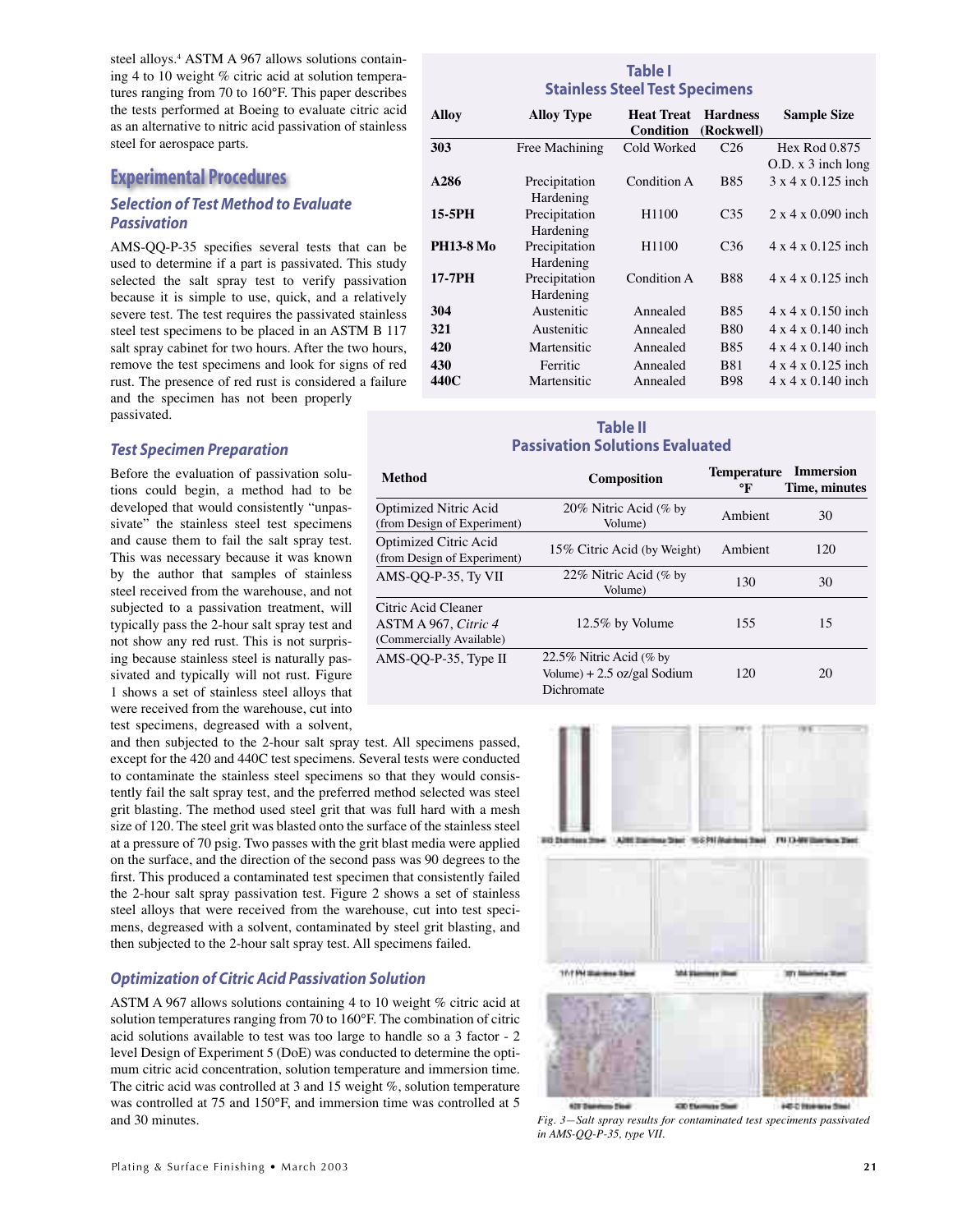





*Fig. 5—Salt spray results for contaminated test specimens passivated in AMS-QQ-P-35, type II.*

The DoE results showed that concentration was not significant, but temperature was important. 150°F at short or long immersion times produced good passivation results, but long immersion time at room temperature was also good. In order to conserve energy, it was determined that the optimum citric acid passivation solution was 15 weight %, at ambient temperature, and an immersion time of 2 hours. The higher citric acid concentration level was selected because the passivation tank used for this evaluation was small in relation to the amount of test specimens that were passivated, and it was thought that the higher citric acid concentration would provide a more consistent passivation treatment for all of the test specimens processed.

#### *Optimization of Nitric Acid Passivation Solution*

ASTM A 967 allows solutions containing 20 to 55 volume % nitric acid at solution temperatures ranging from 70 to 140°F. The combination of nitric acid solutions available to test was too large to handle so a 3 factor - 2 level DoE was conducted to determine the optimum nitric acid concentration, solution temperature and immersion time. The nitric acid was controlled at 20 and 55 volume %, solution temperature was controlled at 75 and 150°F, and immersion time was controlled at 20 and 120 minutes.

The DoE results showed that concentration was significant. The 20 volume % solutions performed better than the 55 volume %. Temperature was also important. 150°F at short or long immersion times produced good passivation results, but long immersion time at room temperature was also good. In order to conserve energy, it was determined that the optimum nitric acid passivation solution was 20 volume %, at ambient temperature, and an immersion time of 30 minutes.

#### *Comparison of Acid Passivation Solutions*

Table I lists the wrought stainless steel alloys that were used for this evaluation of passivation solutions. Table II lists five passivation solutions used in this evaluation and the operating conditions for each solution. In addition to the optimized nitric acid and optimized citric acid determined by DoE, three additional passivation solutions were added to this study. One is a commercially available citric acid passivation solution that contains citric acid and cleaning compounds and meets ASTM A 967 (Citric 4), and the other two passivation solutions are Type II and Type VII from AMS-QQ-P-35. These AMS-QQ-P-35 solutions are used by the aerospace industry to passivate stainless steel parts. Type II is nitric acid with sodium dichromate and Type VII is moderately concentrated nitric acid that is heated.

The evaluation of the passivation solutions was conducted as follows: the test specimens were contaminated with steel grit, passivated in nitric or citric acid solutions (per Table II), subjected to ASTM B 117 salt spray testing for 2 to 3 hours, and then evaluated for signs of red rust. Red rust is considered a failure for passivation. In addition, the stainless steel test specimens were also examined for signs of IGA (intergranular attack) and pitting after being treated in the optimized nitric, optimized citric acid, and commercially available citric acid passivation solutions. The etch rates for each passivation solution with most of the stainless steel alloys were also determined.

# **Results & Discussions**

Figure 3 shows the stainless steel test specimens that were passivated in the AMS-QQ-P-35, TypeVII Solution and then exposed for 3 hours in an ASTM B 117 salt spray cabinet. This passivation solution performed very well at removing the heavy iron particle contamination caused by the steel grit blast on all but two of the test specimens. The 420 and 440C were the only test specimens that failed the salt spray test.

Figure 4 shows the stainless steel test specimens that were passivated in the optimized nitric acid solution and then exposed for 3 hours in an ASTM B 117 salt spray cabinet. This passivation solution performed very well at removing the heavy iron particle contamination caused by the steel grit blast on all but two of the test specimens. The 420 and 440C were the only test specimens that failed the salt spray test.

Figure 5 shows the stainless steel test specimens that were passivated in the AMS-QQ-P-35, Type II Solution and then exposed for 3 hours in an ASTM B 117 salt spray cabinet. This passivation solution had difficulty in removing the heavy iron particle contamination caused by the steel grit blast. Only two of the test specimens passed the salt spray test with no red rust (15-5PH and PH 13-8Mo), and all of the other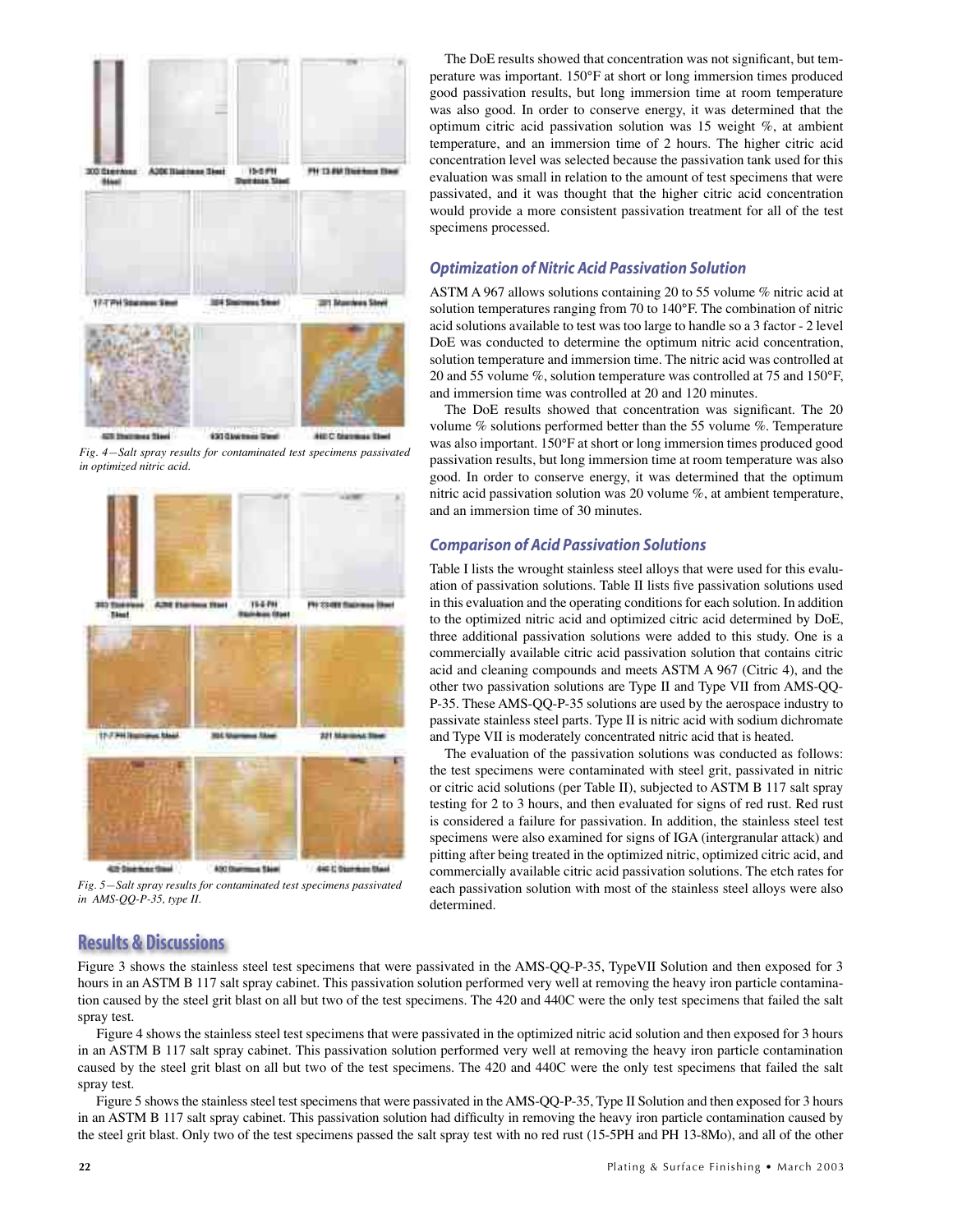specimens failed. This solution could not remove the heavy contamination of iron particles that were present on the surface of most of these test specimens. It appears that the sodium dichromate addition in this passivation solution inhibits the dissolution of the iron particles by the nitric acid. Longer immersion times would probably improve the passivation results, but this was not evaluated.

Figure 6 shows the stainless steel test specimens that were passivated in the optimized citric acid solution and then exposed for 3 hours in an ASTM B 117 salt spray cabinet. This passivation solution performed very well at removing the heavy iron particle contamination caused by the steel grit blast on all but two of the test specimens. The 420 and 440C were the only test specimens that failed the salt spray test.

Figure 7 shows the stainless steel test specimens that were passivated in the commercially available citric acid cleaning solution per the Citric 4 treatment specified in ASTM A 967, and then exposed for 3 hours in an ASTM B 117 salt spray cabinet. This passivation solution performed very well at removing the heavy iron particle contamination caused by the steel grit blast on all but two of the test specimens. The 420 and 440C were the only test specimens that failed the salt spray test.

Table III shows a summary of the passivation corrosion test results observed in Figures 3 to 7. Stainless steel test specimens 420 and 440C could not pass the salt spray corrosion test with the passivation solutions used in this study. These alloys will need additional treatments to restore their passivation after being heavily contaminated by steel grit blast. However, it is recognized in the metal finishing industry that 400 series stainless steel alloys are difficult to passivate, and this evaluation showed that the citric acid solutions performed as good as the nitric acid solutions for passivating 400 series stainless steel alloys. In addition, AMS-QQ-P-35 also recognizes the difficulty

## **Table III Summary of Salt Spray Test Results for Nitric & Citric Acid Passivates Test Specimens**

| <b>Passivation Solution</b>                                                     |      | 303 A286       | $15-$<br>5PH | <b>PH13-8</b><br>Mo | 17-7PH 304 321 420 430 440C |      |                          |      |        |
|---------------------------------------------------------------------------------|------|----------------|--------------|---------------------|-----------------------------|------|--------------------------|------|--------|
| AMS-OO-P-35, Ty VII<br>$(22\% \text{ HNO}_3, 130\degree \text{F})$              |      | Pass Pass Pass |              | Pass                | <b>Pass</b>                 |      | Pass Pass Fail Pass      |      | - Fail |
| <b>Optimized Nitric Acid</b><br>$(20\%$ HNO <sub>2</sub> , Ambient)             |      | Pass Pass Pass |              | Pass                | <b>Pass</b>                 |      | Pass Pass Fail Pass      |      | - Fail |
| AMS-QQ-P-35, Ty II<br>$(22.5\%$ HNO <sub>3</sub> + Dichromate<br>$120^{\circ}F$ | Fail | Fail Pass      |              | Pass                | Fail                        | Fail | Fail Fail                | Fail | Fail   |
| Optimized Citric Acid<br>(15% Citric Acid, Ambient)                             |      | Pass Pass Pass |              | Pass                | <b>Pass</b>                 |      | Pass Pass Fail Pass Fail |      |        |
| Commercially Available<br>Citric Acid Cleaner<br>$(12.5\%, 155^{\circ}F)$       |      | Pass Pass Pass |              | Pass                | <b>Pass</b>                 |      | Pass Pass Fail Pass Fail |      |        |

#### **Table IV Etch Rates for Stainless Steel in Passivation Solutions**

| <b>Passivation Solution</b>                                                     |             | 303 A286  | $15-$<br>5PH | <b>PH13-8</b><br>Mo | $17 -$<br>7PH | 304       | 321       | 420            | 430       | 440C      |
|---------------------------------------------------------------------------------|-------------|-----------|--------------|---------------------|---------------|-----------|-----------|----------------|-----------|-----------|
| AMS-QQ-P-35, Ty VII<br>$(22\%$ HNO <sub>2</sub> , $130^{\circ}$ F)              | <b>NS</b>   | <b>NS</b> | <b>NS</b>    | <b>NS</b>           | <b>NS</b>     | <b>NS</b> | Run       | Not Not<br>Run | <b>NS</b> | <b>NS</b> |
| Optimized Nitric Acid<br>$(20\%$ HNO <sub>2</sub> , Ambient)                    | $0.0028$ NS |           | <b>NS</b>    | <b>NS</b>           | <b>NS</b>     | <b>NS</b> | <b>NS</b> | <b>NS</b>      | <b>NS</b> | 0.0017    |
| AMS-QQ-P-35, Ty II<br>$(22.5\%$ HNO <sub>3</sub> + Dichromate<br>$120^{\circ}F$ | <b>NS</b>   | <b>NS</b> | <b>NS</b>    | <b>NS</b>           | <b>NS</b>     | <b>NS</b> | Run Run   | Not Not        | <b>NS</b> | <b>NS</b> |
| Optimized Citric Acid<br>(15% Citric Acid, Ambient)                             | <b>NS</b>   | <b>NS</b> | <b>NS</b>    | <b>NS</b>           | <b>NS</b>     | <b>NS</b> | <b>NS</b> | <b>NS</b>      | <b>NS</b> | <b>NS</b> |
| Commercially Available Citric<br>Acid Cleaner (12.5%, 155°F)                    | 0.001       | <b>NS</b> | <b>NS</b>    | <b>NS</b>           | <b>NS</b>     | NS        | <b>NS</b> | <b>NS</b>      | <b>NS</b> | <b>NS</b> |

*Notes: 1. Etch rates are in mils/minute/surface.*

2. The designation NS (Not Significant) indicates that the measured etch rate was less than 1.0 X 10<sup>.3</sup> mils/minute/surface.<br>3. Not Run= Insufficient sample available for testing.

#### **Table IV Etch Rates for Stainless Steel in Passivation Solutions**

| <b>Passivation Solution</b>                                               | 303       | A286      | 15-<br>5PH | PH <sub>1</sub><br>$3-8$ Mo | 17-7PH 304 |           | <b>321</b> | 420        | 430       | 440C      |
|---------------------------------------------------------------------------|-----------|-----------|------------|-----------------------------|------------|-----------|------------|------------|-----------|-----------|
| AMS-QQ-P-35, Ty VII<br>$(22\%$ HNO <sub>2</sub> , 130°F)                  | <b>NS</b> | <b>NS</b> | <b>NS</b>  | <b>NS</b>                   | <b>NS</b>  | <b>NS</b> | Not<br>Run | Not<br>Run | <b>NS</b> | <b>NS</b> |
| <b>Optimized Nitric Acid</b><br>$(20\%$ HNO <sub>2</sub> , Ambient)       | 0.0028    | <b>NS</b> | <b>NS</b>  | <b>NS</b>                   | <b>NS</b>  | <b>NS</b> | <b>NS</b>  | <b>NS</b>  |           | NS 0.0017 |
| AMS-QQ-P-35, Ty II<br>$(22.5\%$ HNO <sub>3</sub> +<br>Dichromate 120°F)   | <b>NS</b> | <b>NS</b> | <b>NS</b>  | <b>NS</b>                   | <b>NS</b>  | <b>NS</b> | Not<br>Run | Not<br>Run | <b>NS</b> | <b>NS</b> |
| Optimized Citric Acid<br>(15% Citric Acid,<br>Ambient)                    | <b>NS</b> | <b>NS</b> | <b>NS</b>  | <b>NS</b>                   | <b>NS</b>  | <b>NS</b> | <b>NS</b>  | <b>NS</b>  | <b>NS</b> | <b>NS</b> |
| Commercially Available<br>Citric Acid Cleaner<br>$(12.5\%, 155^{\circ}F)$ | 0.001     | <b>NS</b> | <b>NS</b>  | <b>NS</b>                   | <b>NS</b>  | <b>NS</b> | <b>NS</b>  | <b>NS</b>  | <b>NS</b> | <b>NS</b> |

*Notes:*

*1. Etch rates are in mils/minute/surface.*

2. The designation NS (Not Significant) indicates that the measured etch rate was less than 1.0 X 10<sup>-3</sup> mils/minute/surface.

3. Not Run= Insufficient sample available for testing.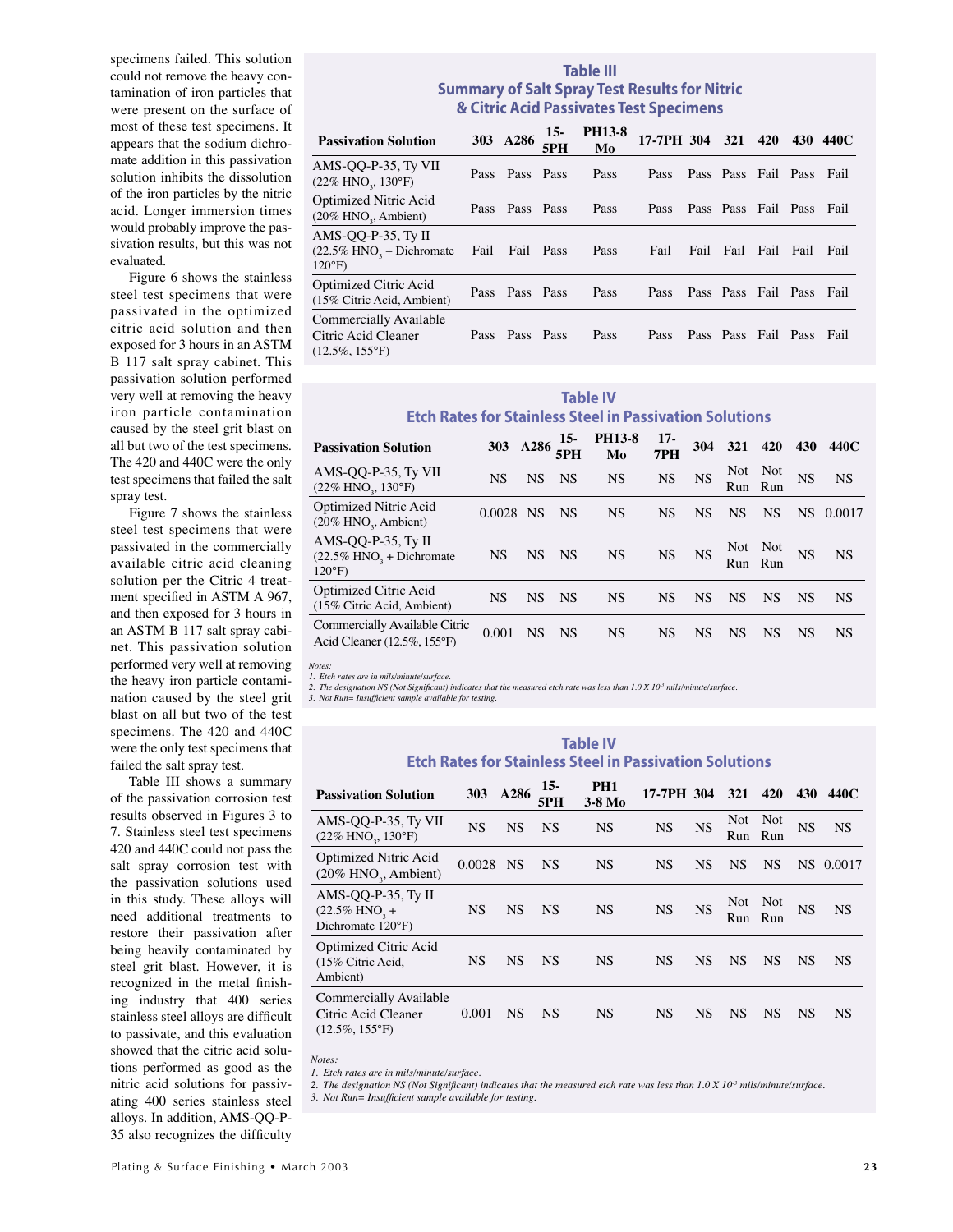

*Fig. 6—Salt spray results for contaminated test specimens passivated in optimized citric acid.*



*Fig. 7—Salt spray results for contaminated test specimens passivated in commercially available citric acid cleaning solution (ASTM A 967, citric 4).*



**Optimized Nitric Acid** 



**Optimized Citric Acid** *Fig. 8—Metallographic cross-sections of 303 stainless steel after exposure to different passivation solutions (125X).*

for passivating some of the 400 series stainless steel alloys, and does not require 440C alloy to pass any of the passivation tests.

Table IV shows the etch rate that was determined for each of the passivation solutions and most of the stainless steel alloys used in this study. Some etch rates were not done because of insufficient metal sample size. AMS-QQ-P-35 requires that parts shall show no etching after passivation treatment, and for this evaluation, etch rates were arbitrarily considered insignificant (not etching) if the etch rate was less than 0.001 mils/minute/ surface. There were only three solution and alloy combinations that gave "significant" etch rates. The etch rate for 303 in optimized nitric acid was 0.0028 mils/min/surface, and in the commercially available citric acid cleaner, the etch rate was 0.001 mils/min/surface. (This was almost classified as an insignificant etch rate.) The etch rate for 440C in optimized nitric acid was 0.0017 mils/min/surf.

This study indicates that the optimized nitric acid solution should not be used to passivate 303 and 440C alloys, however citric acid solutions (including the commercially available citric acid cleaner) would be acceptable passivation treatments. However, the commercially available citric acid cleaner would probably fail the requirements of a non-etch cleaner for aerospace parts made from 303 alloy.

Metallographic cross-sections were made for all of the stainless steel samples that were passivated in the optimized nitric acid, optimized citric acid and the commercially available citric acid cleaning solution. Close examination of these cross-sections did not reveal any IGA on any of the test specimens. Pit depths and widths were measured on all of the crosssectioned samples and the results are shown in Table V. Pit depths that are greater than 0.001 inch are considered a failure, and only one sample showed pits that exceeded this criteria. The 303 test specimen in the optimized nitric acid had a pit depth of 0.005 inch. Figure 8 shows typical pit depths for 303 alloy in optimized nitric acid and optimized citric acid.

The pitting attack of 303 in nitric acid is expected because there are restrictions in AMS-QQ-P-35 (and other aerospace passivation specifications) to not use nitric acid solutions on free machining 303 stainless steel alloys. The preferred solution is AMS-QQ-P-35, Type II (nitric acid with sodium dichromate), but in this study it was found that a citric acid passivation solution would also be acceptable. The 303 sample processed for 2 hours in optimized citric acid had a pit depth of only 0.0003 inches.